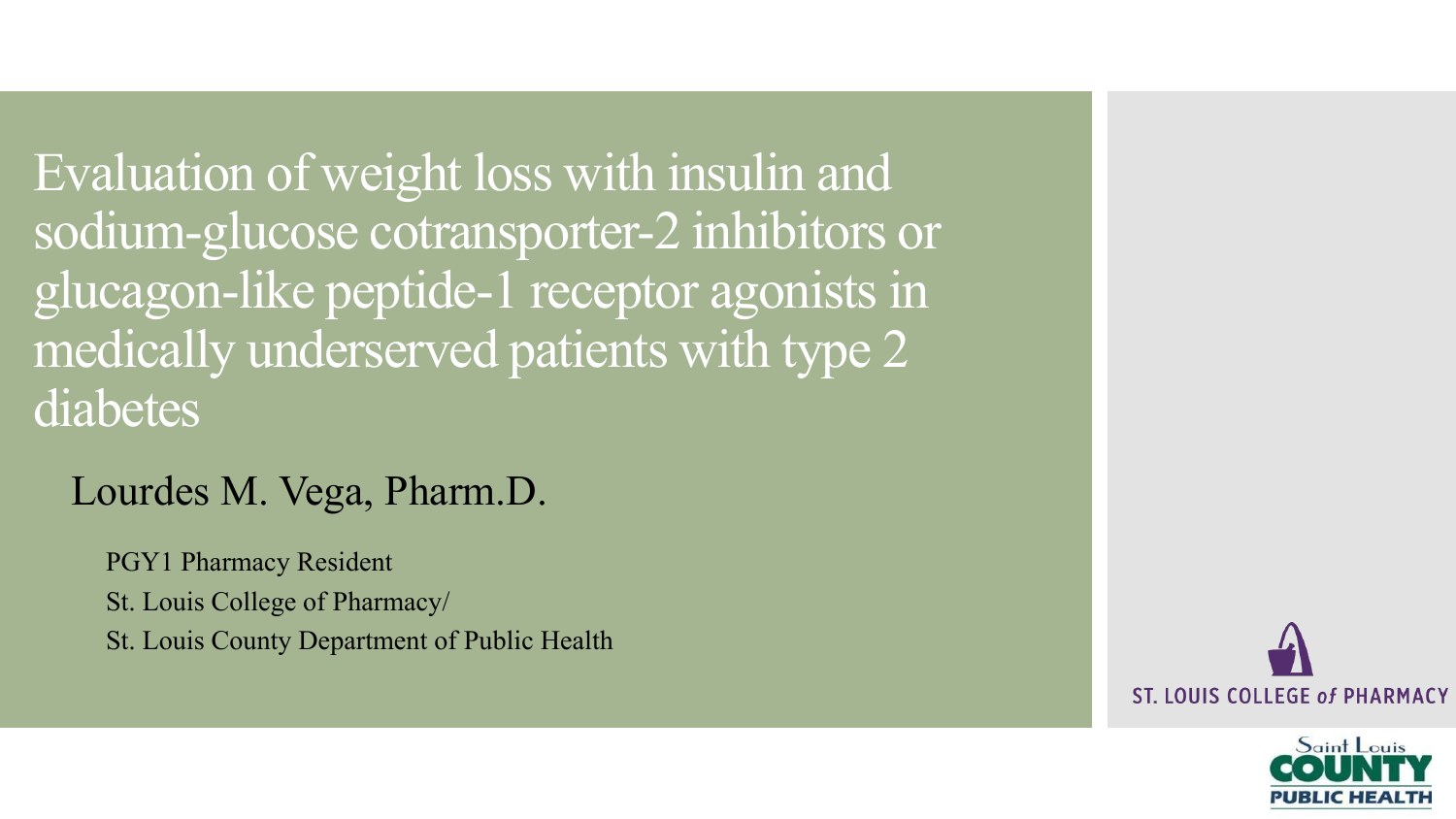## Background

*Diabetes Care*. 2000 Oct;23(10):1499-504. *J Acad Nutr Diet* 2015;115:1447–1463. *Diabetes Care*. 2015;38(9):1730-1735.

- Mortality reduction and improved metabolic outcomes observed with  $> 5\%$  weight loss in patients with T2DM
- Achieving meaningful weight loss complicated by the use of antihyperglycemic agents associated with weight gain:
	- Insulin
	- Insulin secretagogues
	- Thiazolidinediones
- Antihyperglycemic agents associated with weight loss: SGLT-2i
	- GLP-1 RA

SGLT-2i: SGLT-2 inhibitor GLP-1 RA: GLP-1 Receptor Agonist T2DM: type 2 diabetes mellitus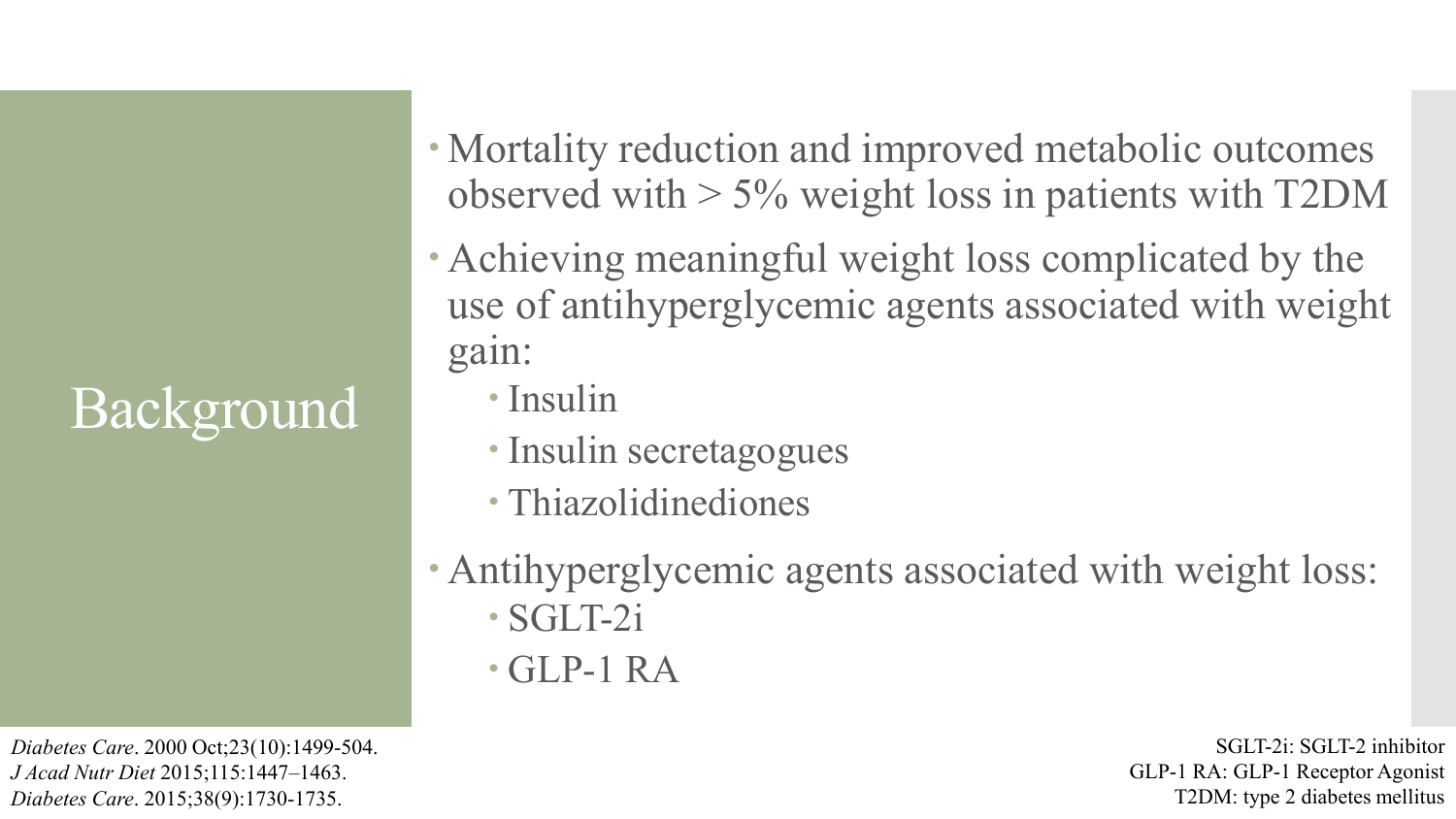### **Weight loss with SGLT-2 Inhibitors and GLP-1 Receptor Agonists**

SGLT-2i **SGLT-2i**

#### Expected Weight Loss: 13.2 lb (100 kcal/day)

Observed weight loss after 26 weeks: Monotherapy: 5.3-7.5 lb (2.8-3.9% ) With insulin: 3.5-4.8 lb (1.8-2.3%)

Majority of weight loss in first 8 weeks of therapy

**GLP -1 RA**

Expected Weight Loss: Unclear

Observed weight loss after 52 weeks: Monotherapy: 4.6-5.5 lb (2.3-2.7%) With Insulin: 2.9- 4.2 lb (1.5-2.2%)

Majority of weight loss in first 12 weeks of therapy

*BMJ*. 2012;344:d7771. *Obes Rev*. 2018;19(12):1630-1641 *Obes Rev.* 2019;20(6):816-828.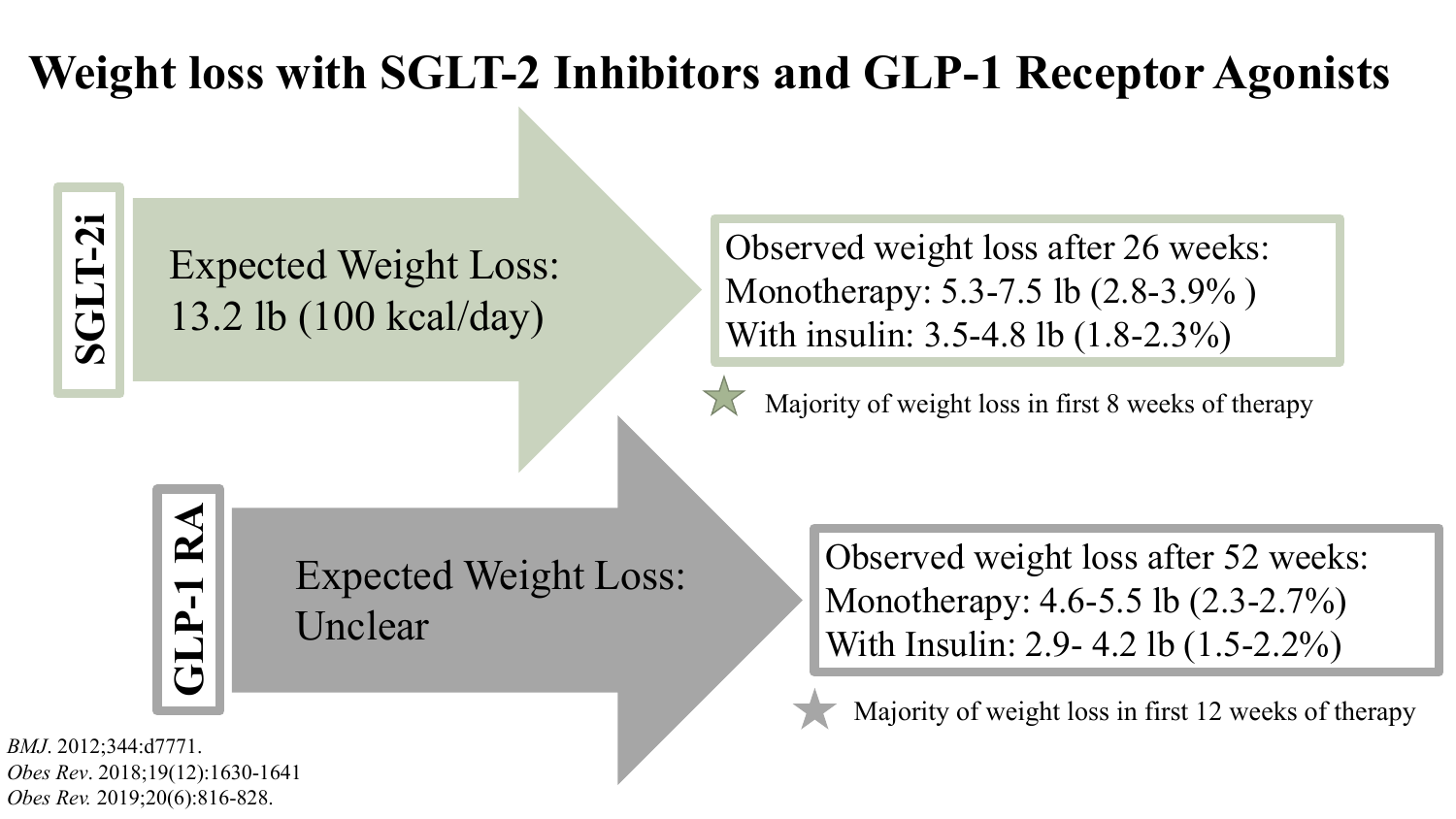Weight Trends in Medically Underserved Populations • Higher risk for obesity

 Environmental and psychosocial stresses

 Lower success rates of achieving and maintaining weight loss

*Prev Med.* 2014;68:71-5. *Am J Prev Med.* 2014;46(6):585-92.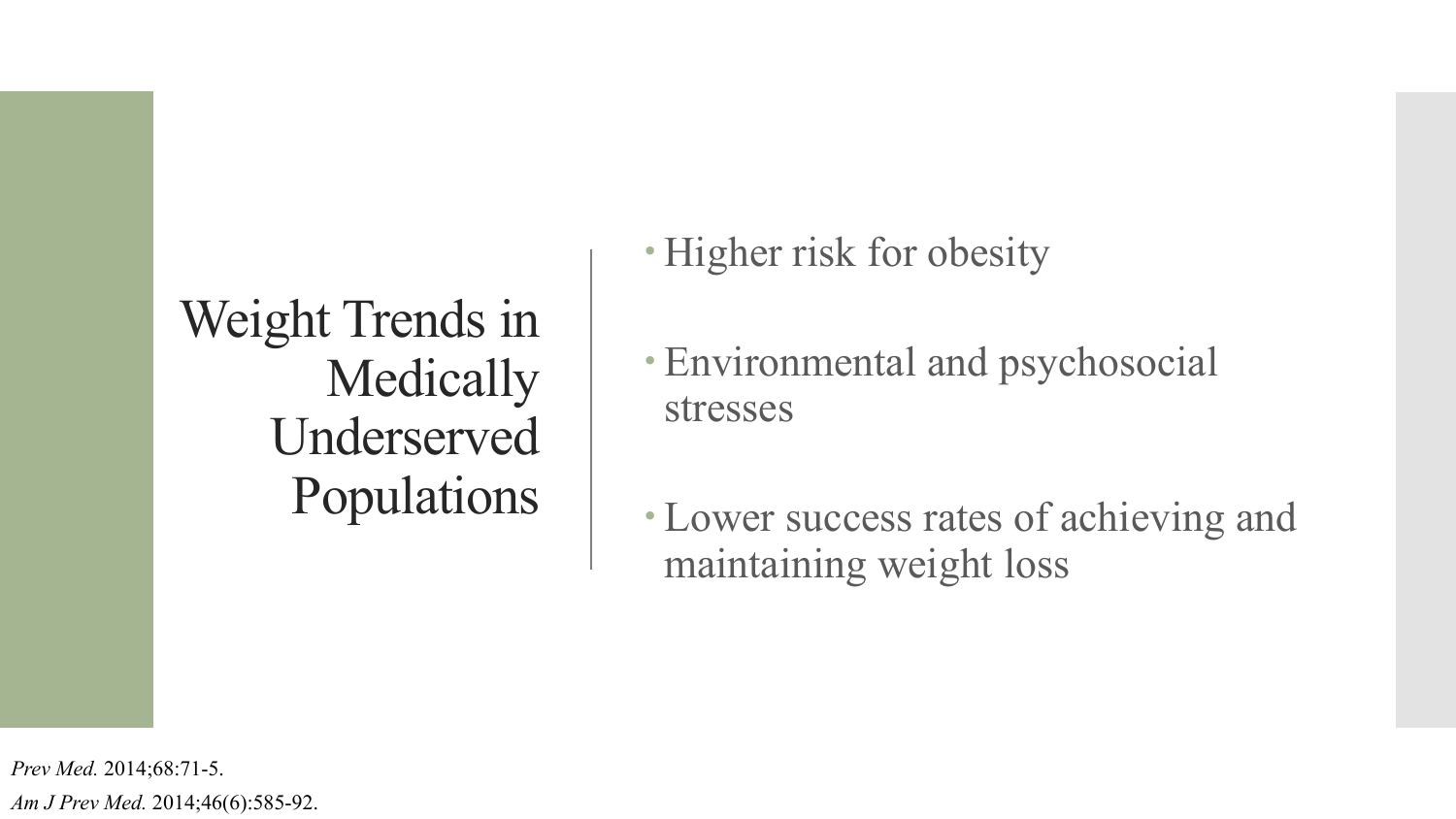## **Objective**

Evaluate real world weight loss in patients with T2DM in a medically underserved area with the use of SGLT-2i or GLP-1 RA agonists and concomitant insulin use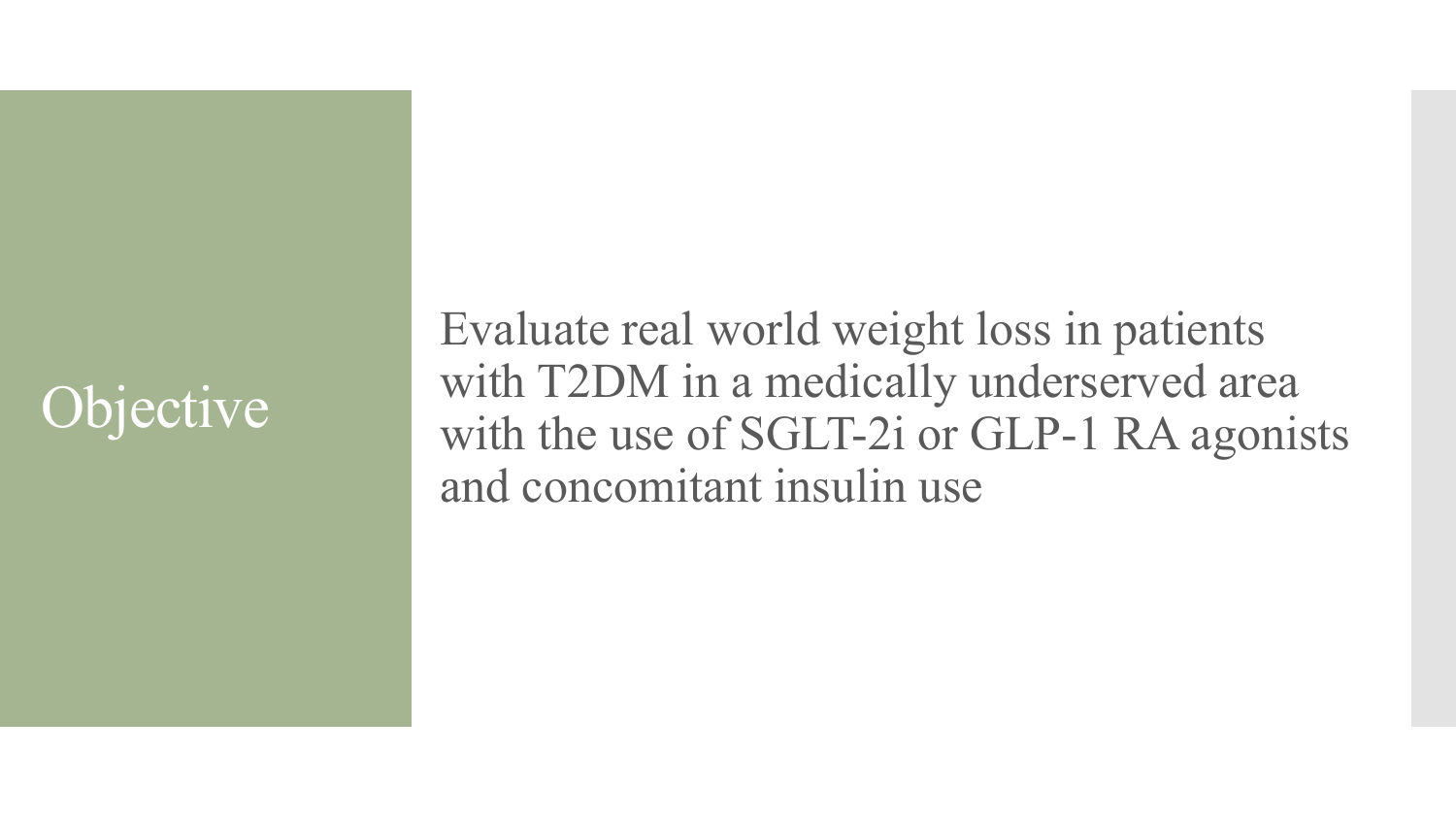Patients screened for eligibility based on clinic records



Methods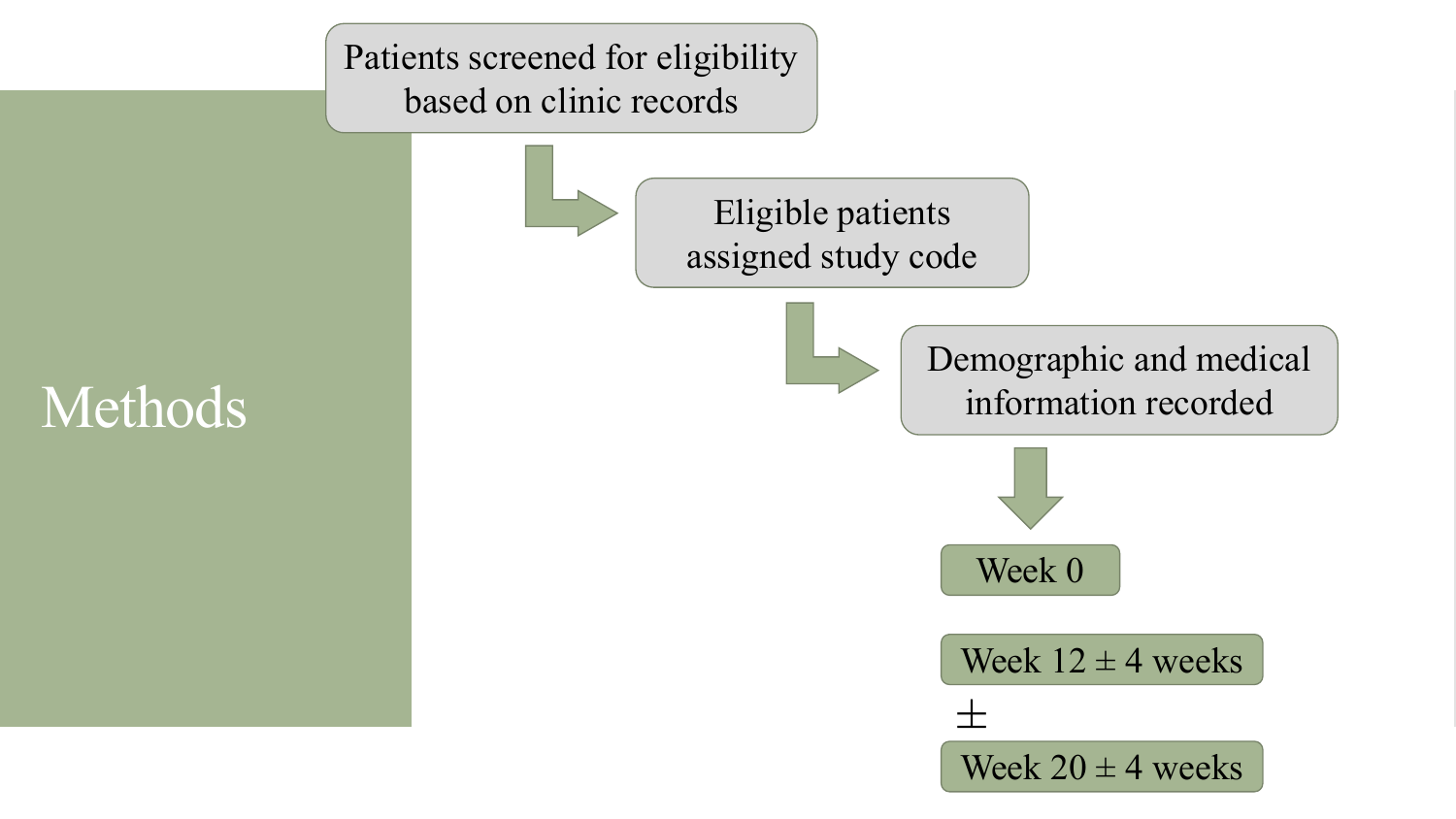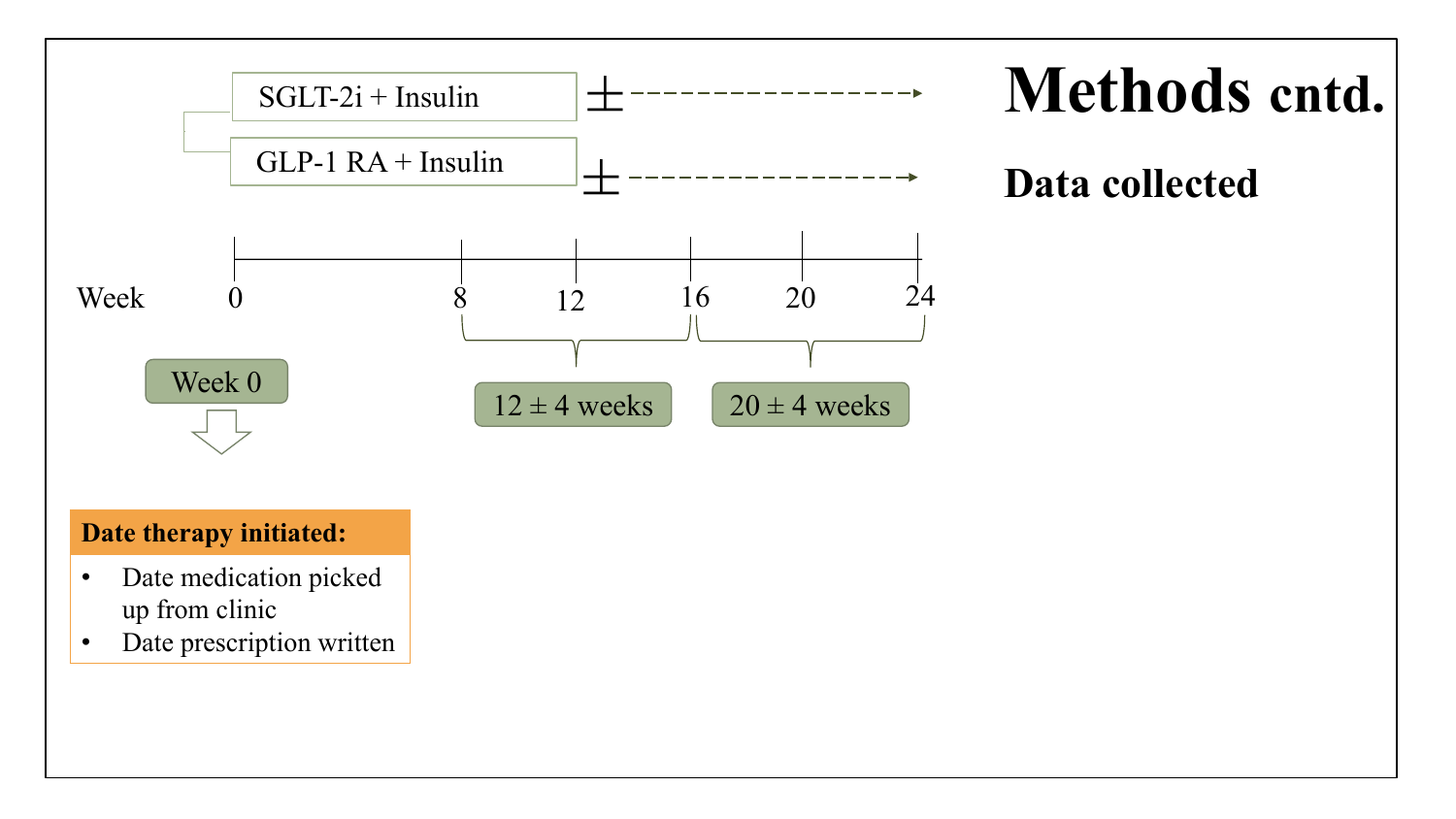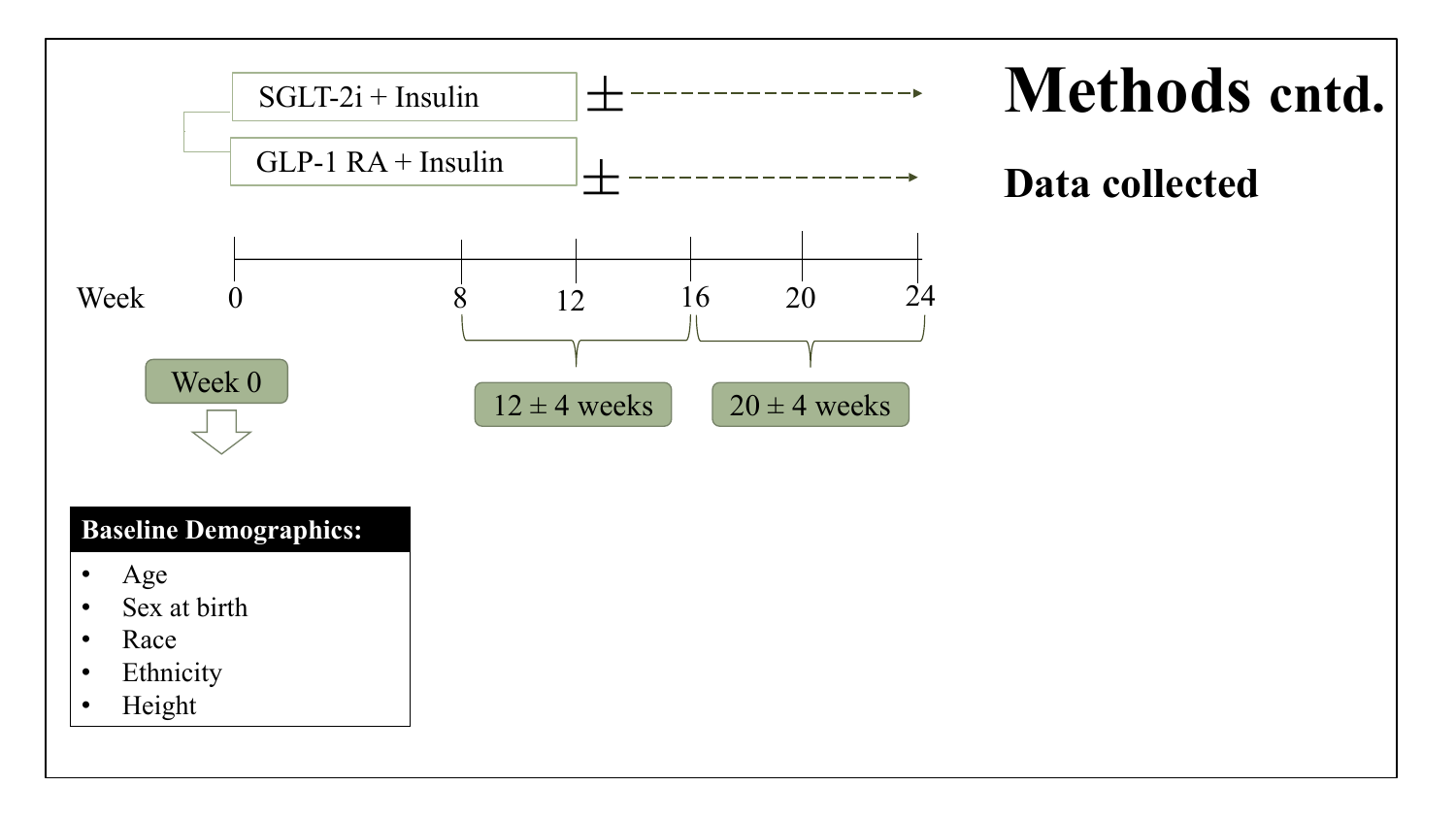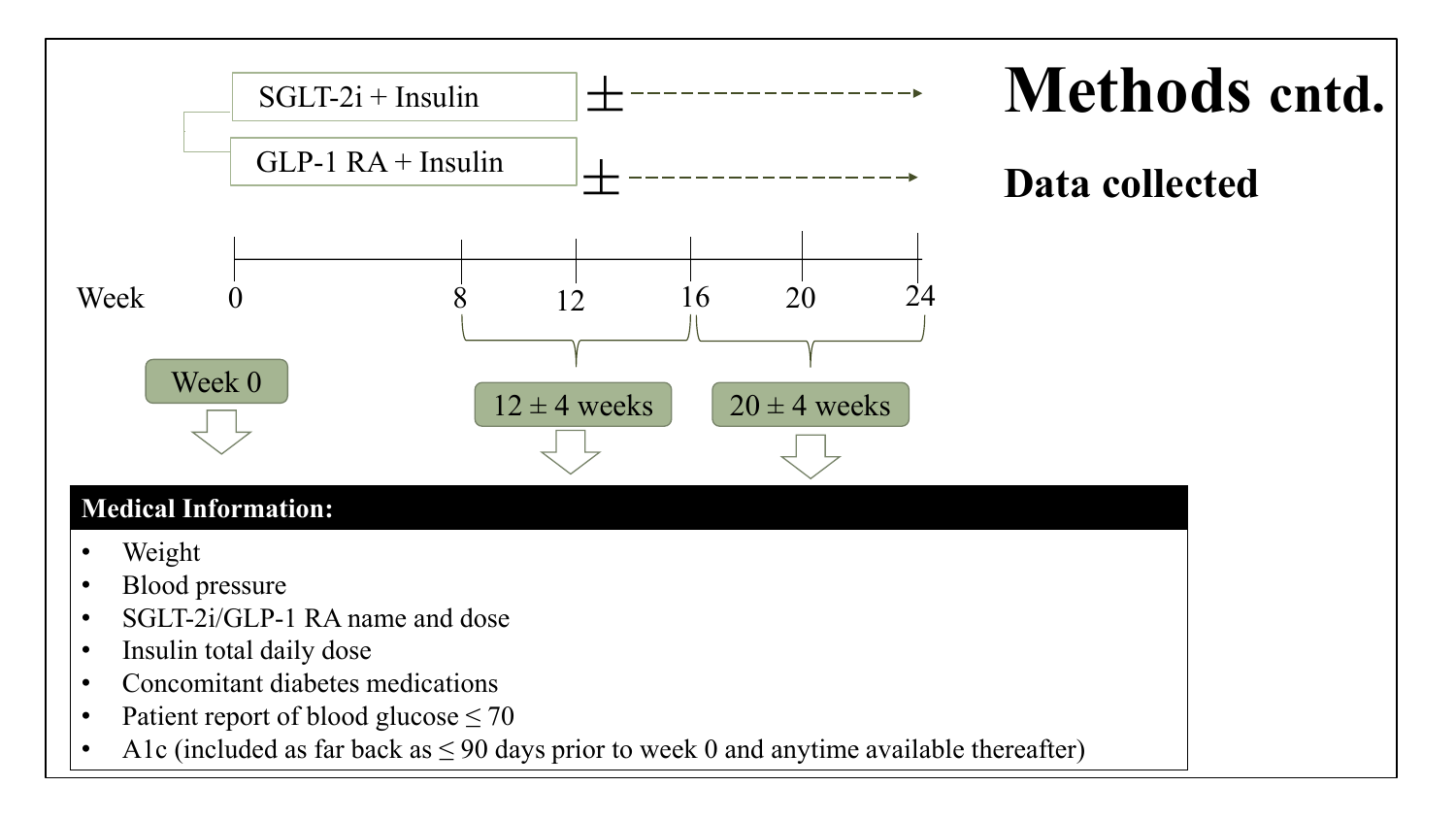### **Statistical** Design

#### **Inclusion Criteria**

- Initiated on SGLT-2i or GLP-1 RA at STLCDPH clinic from 2015 to 2019
- Concomitant insulin therapy at least during first 12 weeks of therapy

#### **Exclusion Criteria**

- No recorded weight at week 0 and  $12 \pm 4$  weeks
- Concomitant use of SGLT-2i and GLP-1 RA
- Discontinuation of SGLT-2i or GLP-1 RA before follow-up weight  $(12 \pm 4$  weeks after initiation)
- Use of SGLT-2i or GLP-1  $RA < 6$  months prior to analysis
- History of bariatric surgery
- BMI  $\leq$  25 kg/m<sup>2</sup>
- Pregnancy at any time of analysis
- Weight loss drug  $\leq$  3 months prior to week 0 or at any time during analysis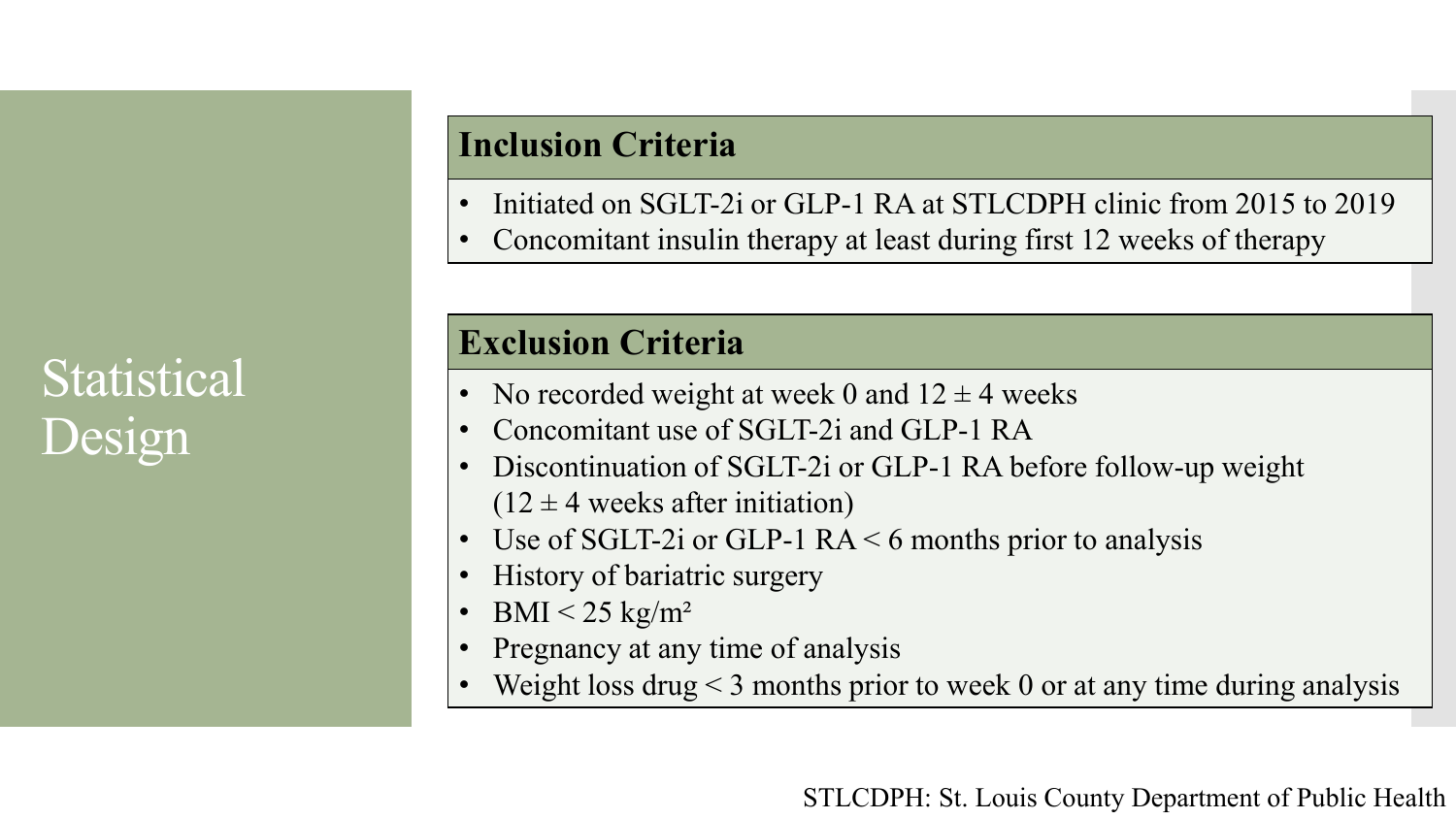| <b>Primary outcome:</b>                                                                                                                               |                                                                                                                    |
|-------------------------------------------------------------------------------------------------------------------------------------------------------|--------------------------------------------------------------------------------------------------------------------|
| Change in body weight from baseline to week 12                                                                                                        |                                                                                                                    |
| <b>Secondary outcomes:</b>                                                                                                                            |                                                                                                                    |
| Change in:<br>Body weight from baseline to week 20<br><b>BMI</b><br>A1c<br>Insulin dose<br>Presence of hypoglycemic episodes<br><b>Blood pressure</b> | <b>Statistical Analysis</b>                                                                                        |
|                                                                                                                                                       | Primary endpoint and all continuous<br>secondary endpoints: student t-test<br>Categorical endpoint: McNemar's test |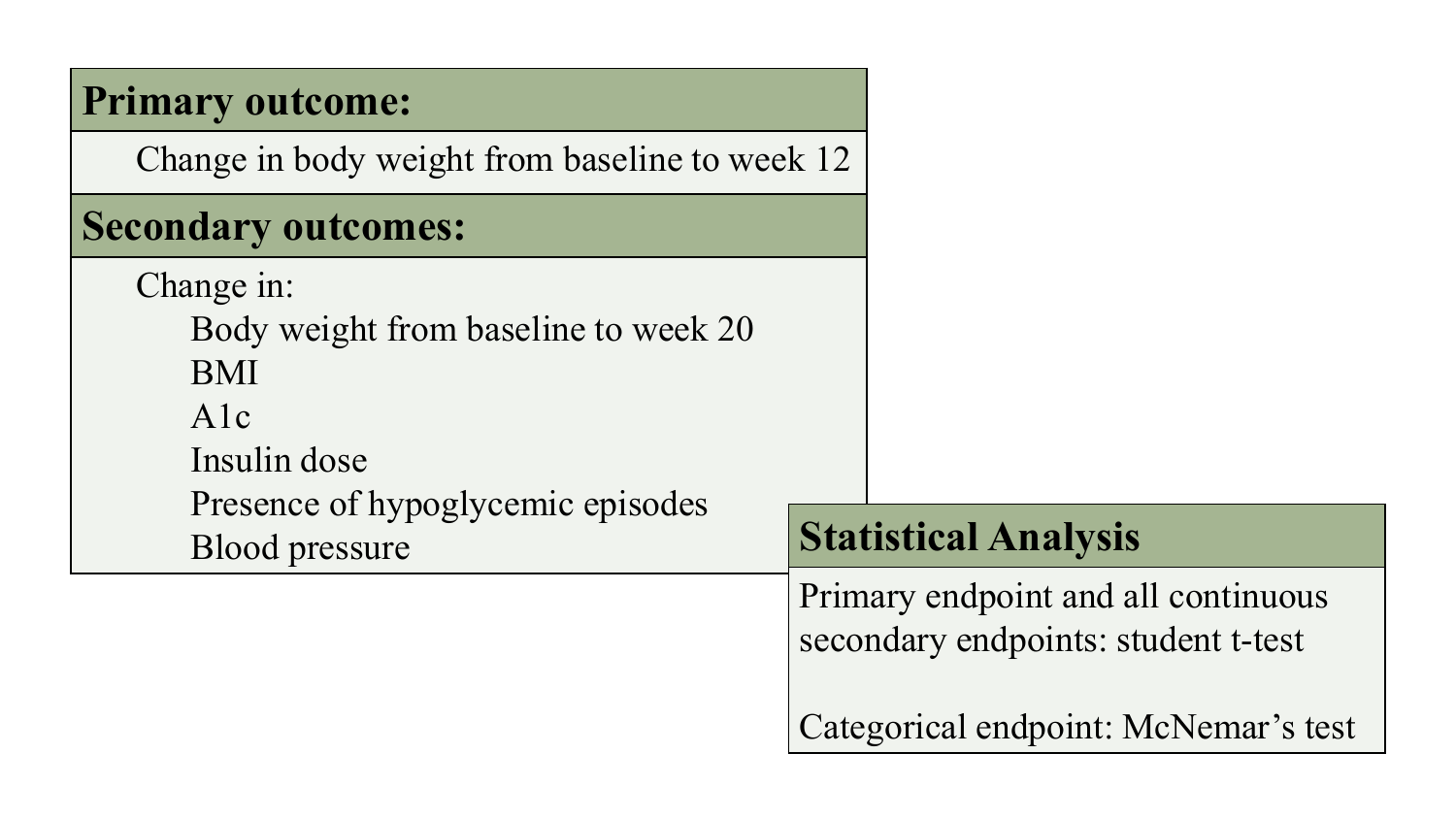289 STLCDPH patients on SGLT-2i or GLP-1 RA 2015 to 2019



253 did not meet inclusion criteria 118 no concomitant insulin 53 weight outside observation window 17 initiated outside STLCDPH 17 never initiated (cost/formulary)  $14$  SGLT-2i + GLP-1 RA 13 stopped (adverse event) 9 stopped (reason unidentified) 6 SGLT-2i/GLP-1 RA initiated in previous 6 months 5 never initiated (reason unidentified) 1 Type 1 diabetes

14 met criteria for  $20 \pm 4$  week follow-up 5 SGLT-2i 9 GLP-1 RA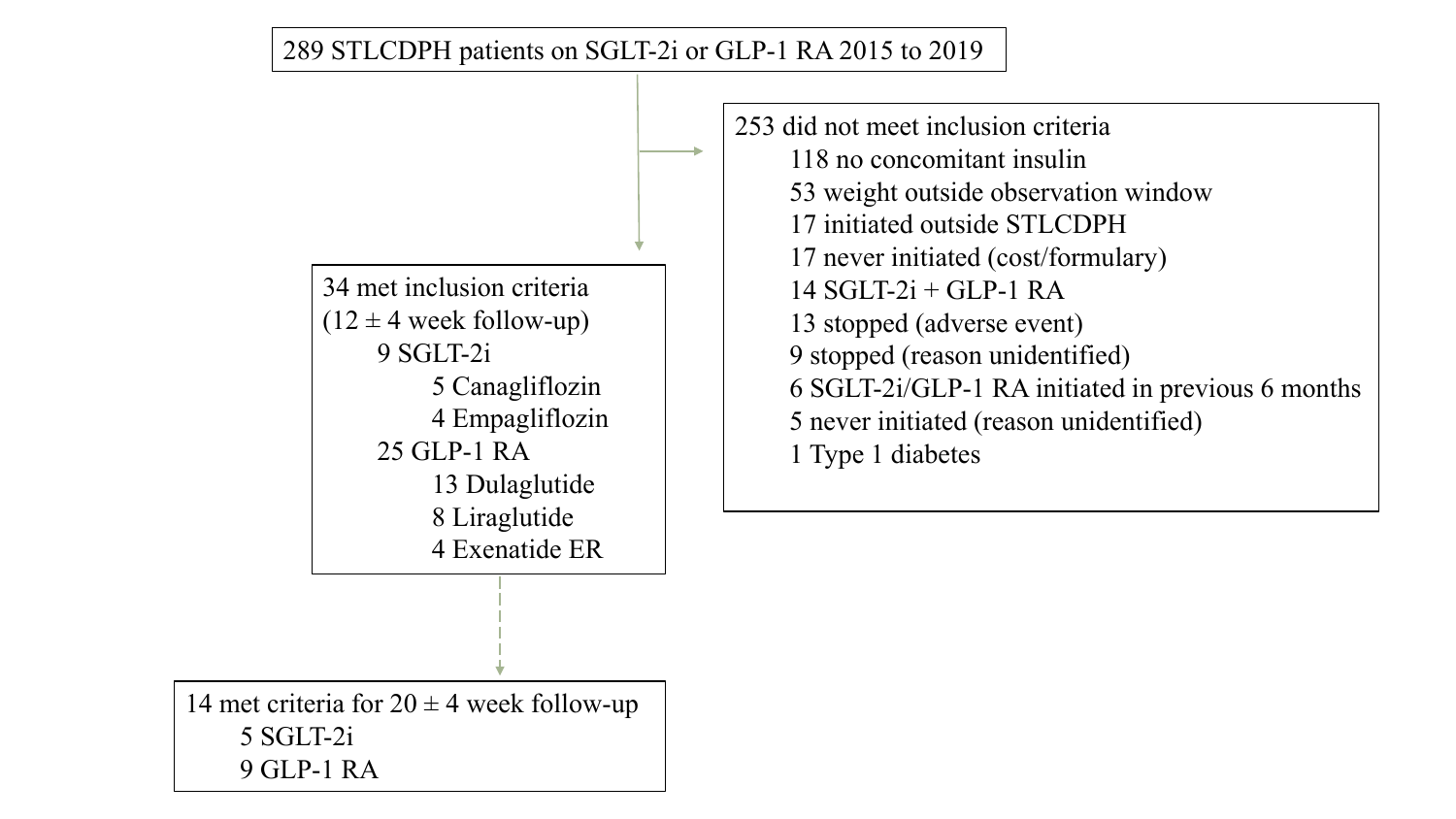### Baseline Demographics

|                                                              | 34               |  |  |  |
|--------------------------------------------------------------|------------------|--|--|--|
| Age (yrs)                                                    | $52 \pm 10$      |  |  |  |
| Sex at birth $-$ no. $(\%)$                                  |                  |  |  |  |
| <b>Male</b>                                                  | 22(65)           |  |  |  |
| Female                                                       | 12(35)           |  |  |  |
| $\overline{\text{Race}} - \overline{\text{no } (%)}$         |                  |  |  |  |
| <b>Black or African American</b>                             | 21 (88)          |  |  |  |
| <b>White</b>                                                 | 13 (38)          |  |  |  |
| <b>Asian</b>                                                 | 0(0)             |  |  |  |
| American Indian or Alaska native                             | 0(0)             |  |  |  |
| <b>Other</b>                                                 | 0(0)             |  |  |  |
| Ethnicity – no $(\% )$                                       |                  |  |  |  |
| <b>Not Hispanic or Latino</b>                                | 34(100)          |  |  |  |
| <b>Hispanic or Latino</b>                                    | 0(0)             |  |  |  |
| <b>Body weight (lb)</b>                                      | $250.7 \pm 67.9$ |  |  |  |
| Body mass index $(kg/m2)$                                    | $39.8 \pm 9.9$   |  |  |  |
| A1 $c($ %)                                                   | $10.1 \pm 2.3$   |  |  |  |
| Values are expressed as mean $\pm$ SD unless otherwise noted |                  |  |  |  |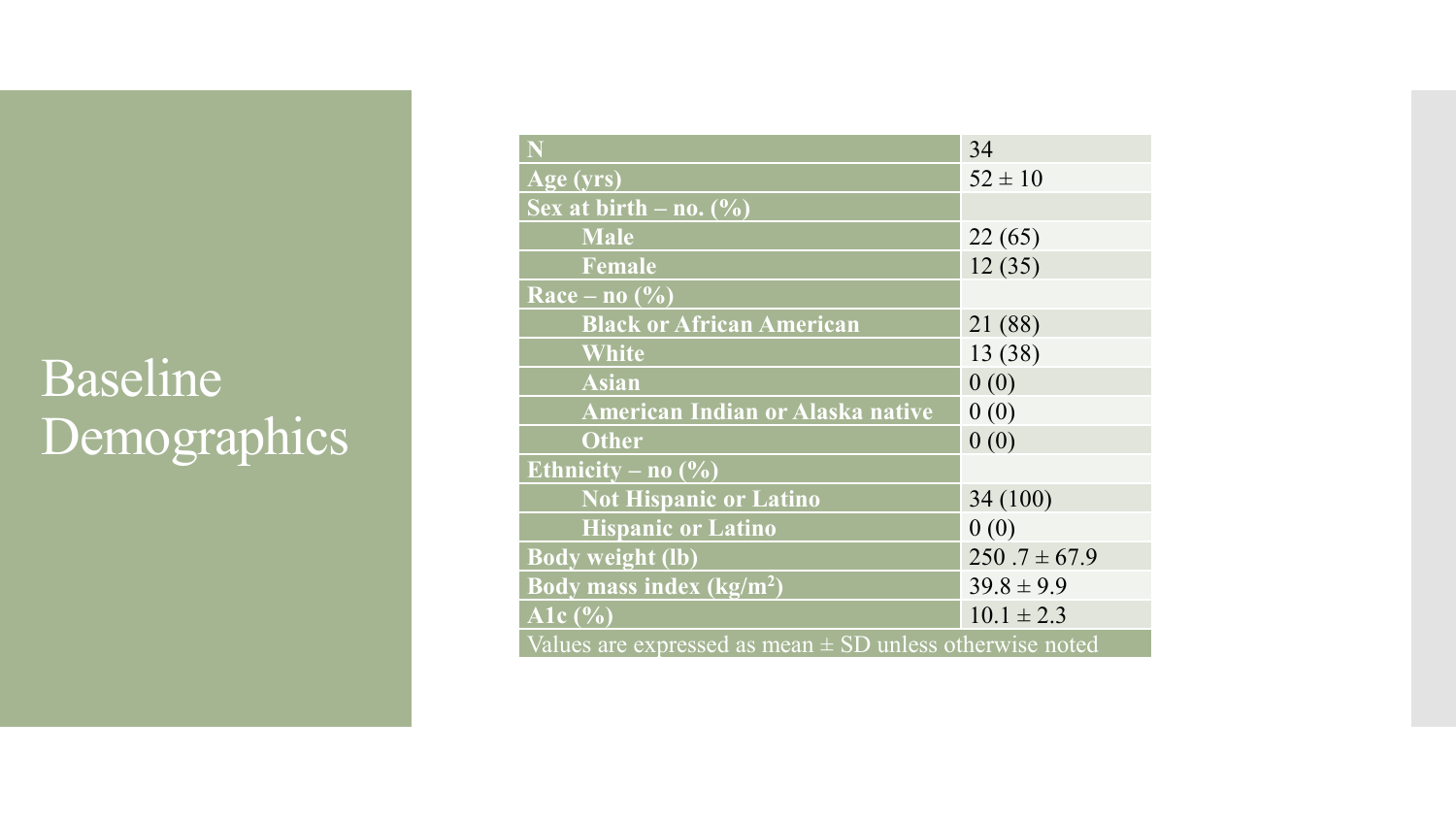## Primary Endpoint

| <b>Week 12 <math>\pm</math> 4 weeks</b><br>$(n=34)$ | <b>Baseline</b>                                    | <b>Follow-up</b> | Difference<br>from<br><b>Baseline</b> | Percent<br><b>Difference</b><br>from Baseline | <b>P</b> -value |
|-----------------------------------------------------|----------------------------------------------------|------------------|---------------------------------------|-----------------------------------------------|-----------------|
| <b>Body weight (lb)</b>                             | $250.7 \pm 67.9$ $248.7 \pm 68.5$ $-2.003 \pm 6.4$ |                  |                                       | $0.80 \pm 2.73$                               | 0.077           |

Values are expressed as mean  $\pm$  SD unless otherwise noted

### **Outcomes**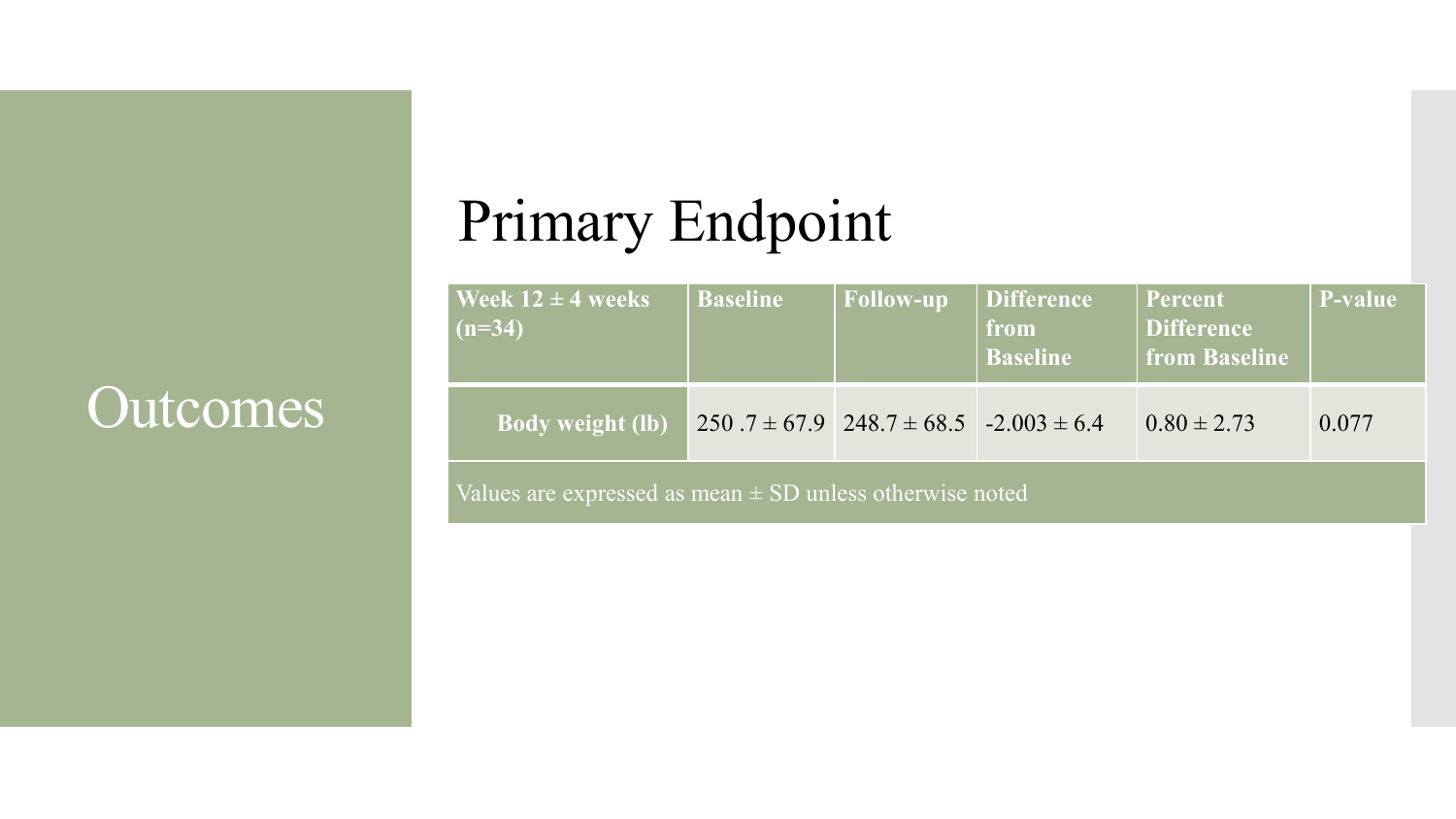## Body Weight and BMI

| Week $12 \pm 4$ weeks<br>$(n=34)$                            | <b>Baseline</b>   | <b>Follow-up</b>  | <b>Difference</b><br><b>from Baseline</b> | <b>Percent Difference</b><br><b>from Baseline</b> | P-value |
|--------------------------------------------------------------|-------------------|-------------------|-------------------------------------------|---------------------------------------------------|---------|
| <b>Body weight (lb)</b>                                      | $250.7 \pm 67.9$  | $248.7 \pm 68.5$  | $-2.003 \pm 6.4$                          | $0.80 \pm 2.73$                                   | 0.077   |
| Body mass index $(kg/m2)$                                    | $39.8 \pm 9.9$    | $39.52 \pm 9.9$   | $-0.309 \pm 1.03$                         | $-0.709 \pm 2.69$                                 | 0.090   |
| Week $20 \pm 4$ weeks<br>$(n=14)$                            |                   |                   |                                           |                                                   |         |
| <b>Body weight (lb)</b>                                      | $252.63 \pm 85.8$ | $250.3 \pm 87.5$  | $-2.311 \pm 9.72$                         | $-1.05 \pm 4.57$                                  | 0.390   |
| Body mass index $(kg/m2)$                                    | $41.06 \pm 13.59$ | $40.68 \pm 13.68$ | $-0.379 \pm 1.66$                         | $-0.845 \pm 4.58$                                 | 0.407   |
| Values are expressed as mean $\pm$ SD unless otherwise noted |                   |                   |                                           |                                                   |         |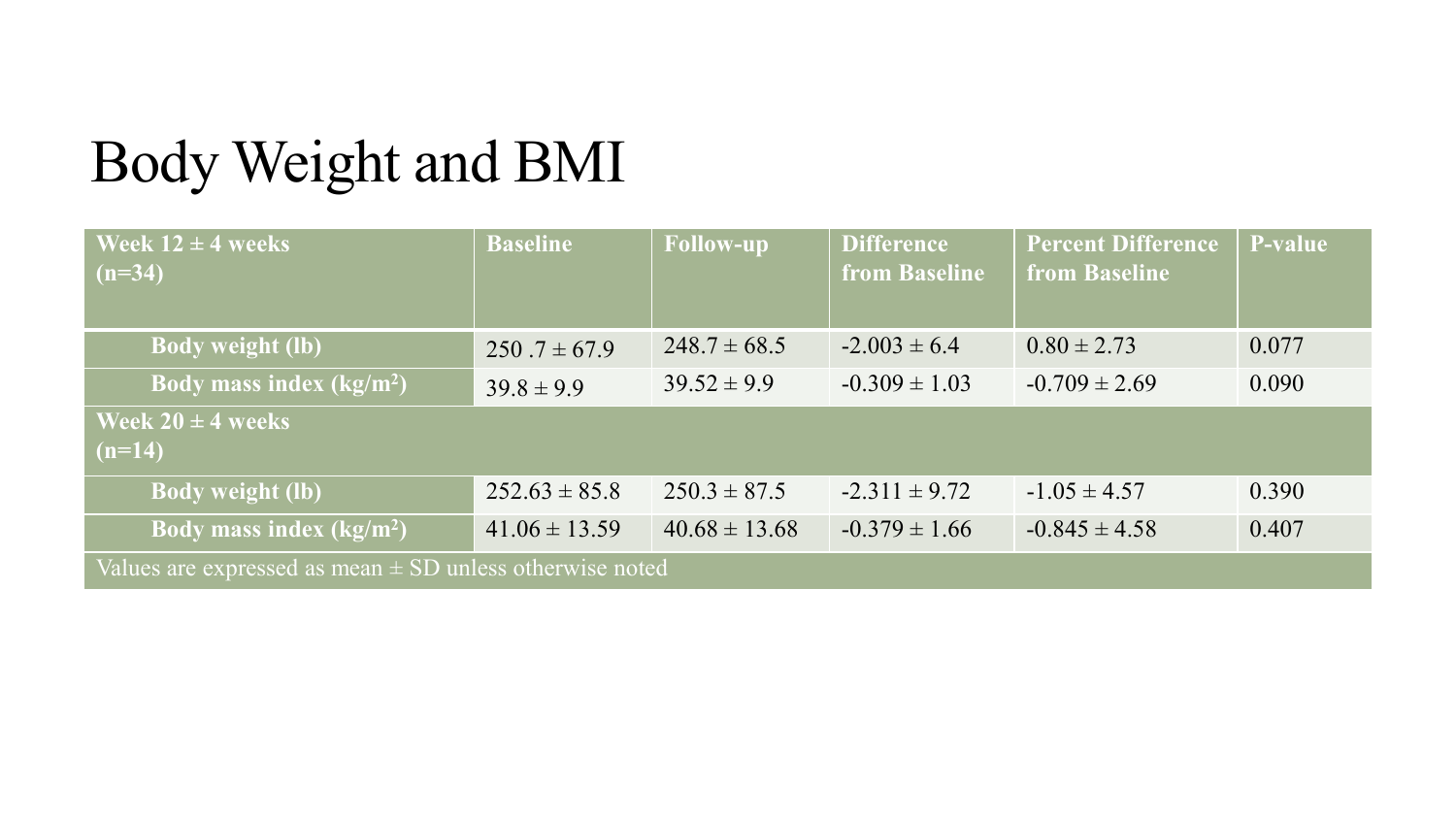### A1c

| Week $12 \pm 4$ weeks                                        | <b>Baseline</b> | Follow-up       | Difference from   | <b>P</b> -value |  |  |
|--------------------------------------------------------------|-----------------|-----------------|-------------------|-----------------|--|--|
| $(n=34)$                                                     |                 |                 | <b>Baseline</b>   |                 |  |  |
| Alc $(%$                                                     | $10.1 \pm 2.35$ | $8.59 \pm 2.21$ | $-1.536 \pm 2.29$ | 0.004           |  |  |
| <b>Week 20 <math>\pm</math> 4 weeks</b>                      |                 |                 |                   |                 |  |  |
| $(n=9)$                                                      |                 |                 |                   |                 |  |  |
| Alc $(%$                                                     | $10 \pm 2.25$   | $8.29 \pm 2.30$ | $-1.711 \pm 2.18$ | 0.046           |  |  |
| Values are expressed as mean $\pm$ SD unless otherwise noted |                 |                 |                   |                 |  |  |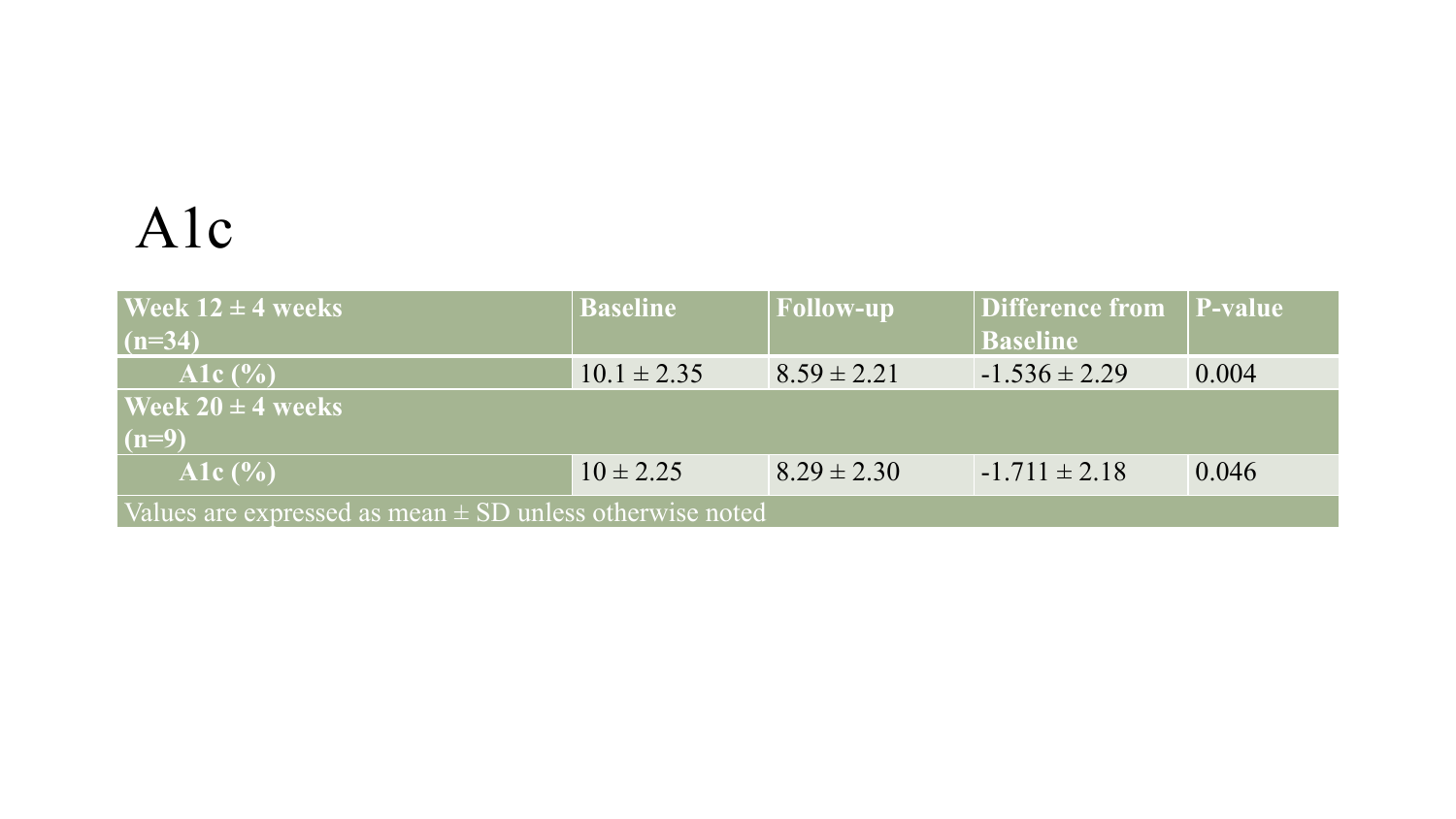## Insulin dose, Blood pressure, Hypoglycemia

| <b>Week 12 <math>\pm</math> 4 weeks</b>                      | <b>Baseline</b>  | <b>Follow-up</b>  | <b>Difference</b>    | <b>Percent Difference</b> | <b>P-value</b> |  |
|--------------------------------------------------------------|------------------|-------------------|----------------------|---------------------------|----------------|--|
| $(n=34)$                                                     |                  |                   | <b>from Baseline</b> | <b>from Baseline</b>      |                |  |
| <b>Insulin dose (units)</b>                                  | $74.38 \pm 50.9$ | $68.35 \pm 52.53$ | $-6.03 \pm 24.48$    | $-5.15 \pm 26.84$         | 0.160          |  |
| <b>Blood pressure (mm Hg)</b>                                |                  |                   |                      |                           |                |  |
| <b>Systolic</b>                                              | $141 \pm 20.4$   | $141 \pm 24.8$    | $0 \pm 18.2$         |                           | 0.88           |  |
| <b>Diastolic</b>                                             | $74 \pm 10.4$    | $79 \pm 12.4$     | $4.7 \pm 8.4$        |                           | 0.003          |  |
| Presence of hypoglycemia                                     | $\overline{2}$   | $\overline{4}$    |                      |                           | 0.61           |  |
| $(n=10)$                                                     |                  |                   |                      | $- -$                     |                |  |
| Week $20 \pm 4$ weeks                                        |                  |                   |                      |                           |                |  |
| $(n=14)$                                                     |                  |                   |                      |                           |                |  |
| <b>Insulin dose (units)</b>                                  | $77.62 \pm 49.2$ | $72.15 \pm 62.06$ | $-5.46 \pm 24.95$    | $-7.06 \pm 26.64$         | 0.445          |  |
| <b>Blood pressure (mm Hg)</b>                                |                  |                   |                      |                           |                |  |
| <b>Systolic</b>                                              | $135 \pm 16.4$   | $140 \pm 19.6$    | $5 \pm 15.7$         |                           | 0.24           |  |
| <b>Diastolic</b>                                             | $72.3 \pm 10.9$  | $75 \pm 13$       | $3.1 \pm 12.24$      |                           | 0.35           |  |
| Presence of hypoglycemia                                     | $\overline{2}$   |                   |                      |                           | $\mathbf{1}$   |  |
| $(n=5)$                                                      |                  |                   |                      |                           |                |  |
| Values are expressed as mean $\pm$ SD unless otherwise noted |                  |                   |                      |                           |                |  |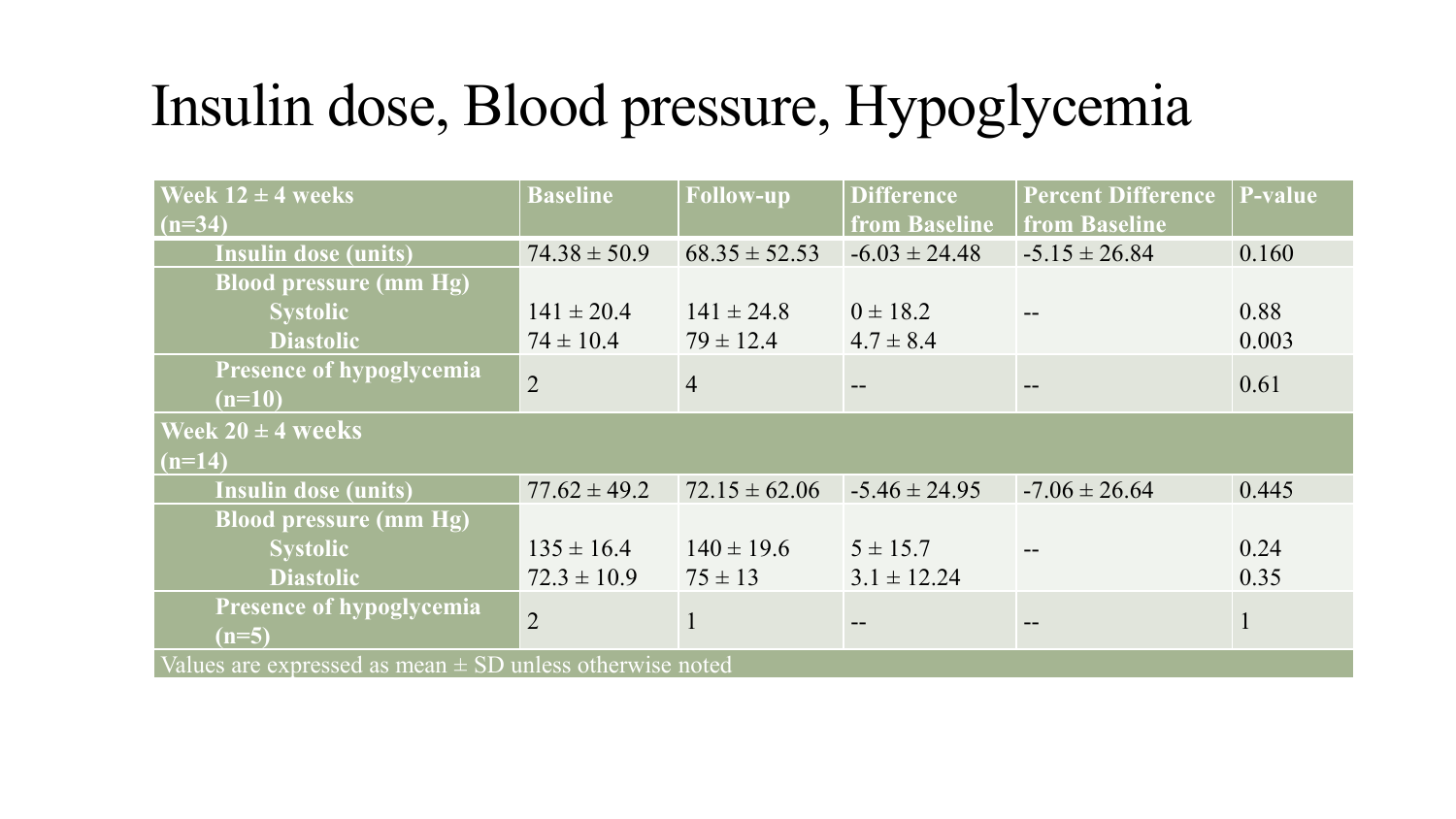### Benefits

Limitations

- First study to evaluate outcome specifically in medically underserved patients
- Better utilization of funds in medically underserved overweight patients with T2DM

- Difficult to determine true start date of treatment
- Presumed adherence to therapy
- Limited study population due to high no-show rate at clinics
- Point of care A1c test performed at clinic goes up to 14%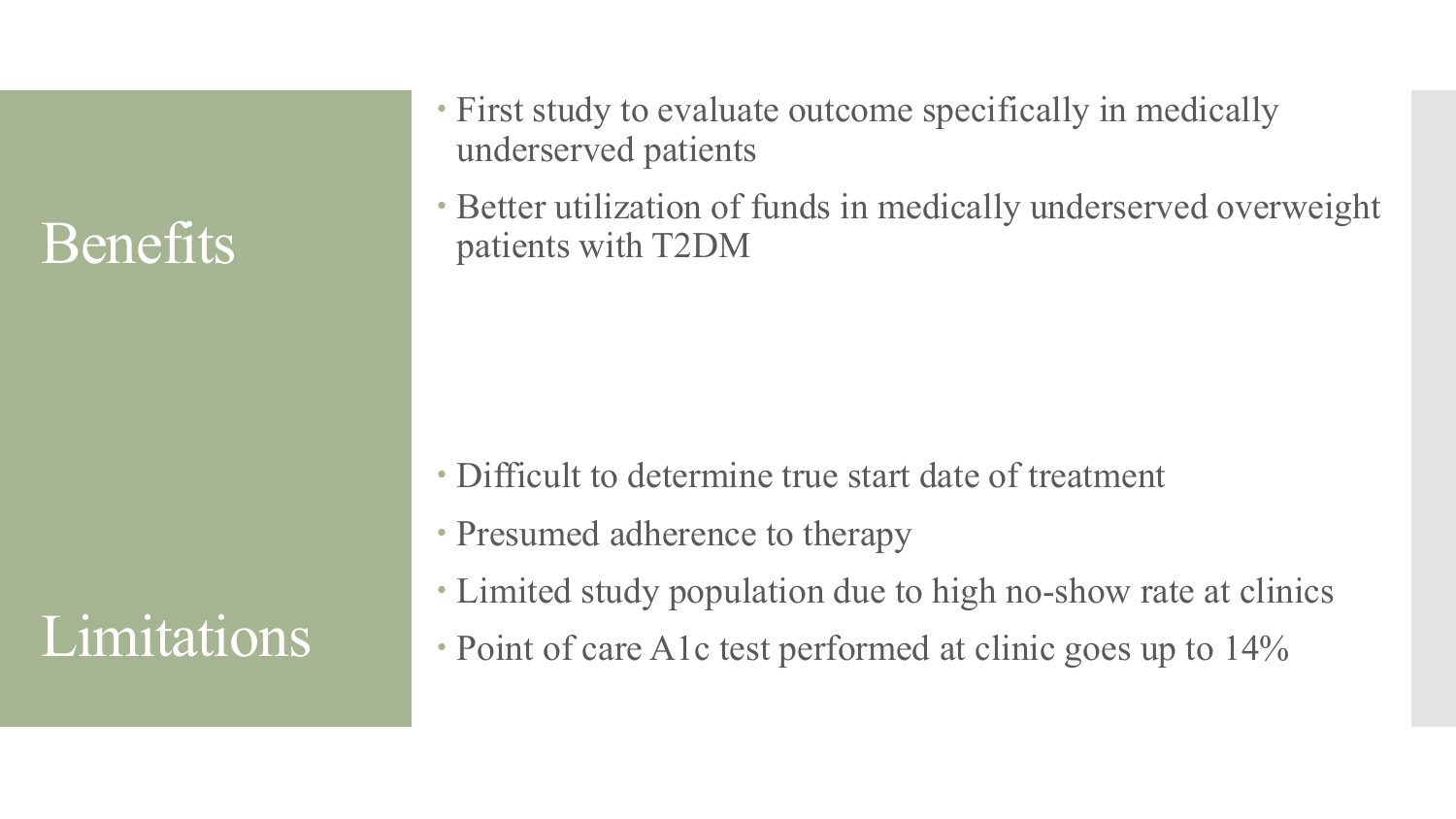### Conclusions

 No significant change in body weight from SGLT-2i or GLP-1 RA initiation to week 12

 Additional confounding factors of patients in medically underserved areas may blunt weight loss with SGLT-2i or GLP-1 RA therapy